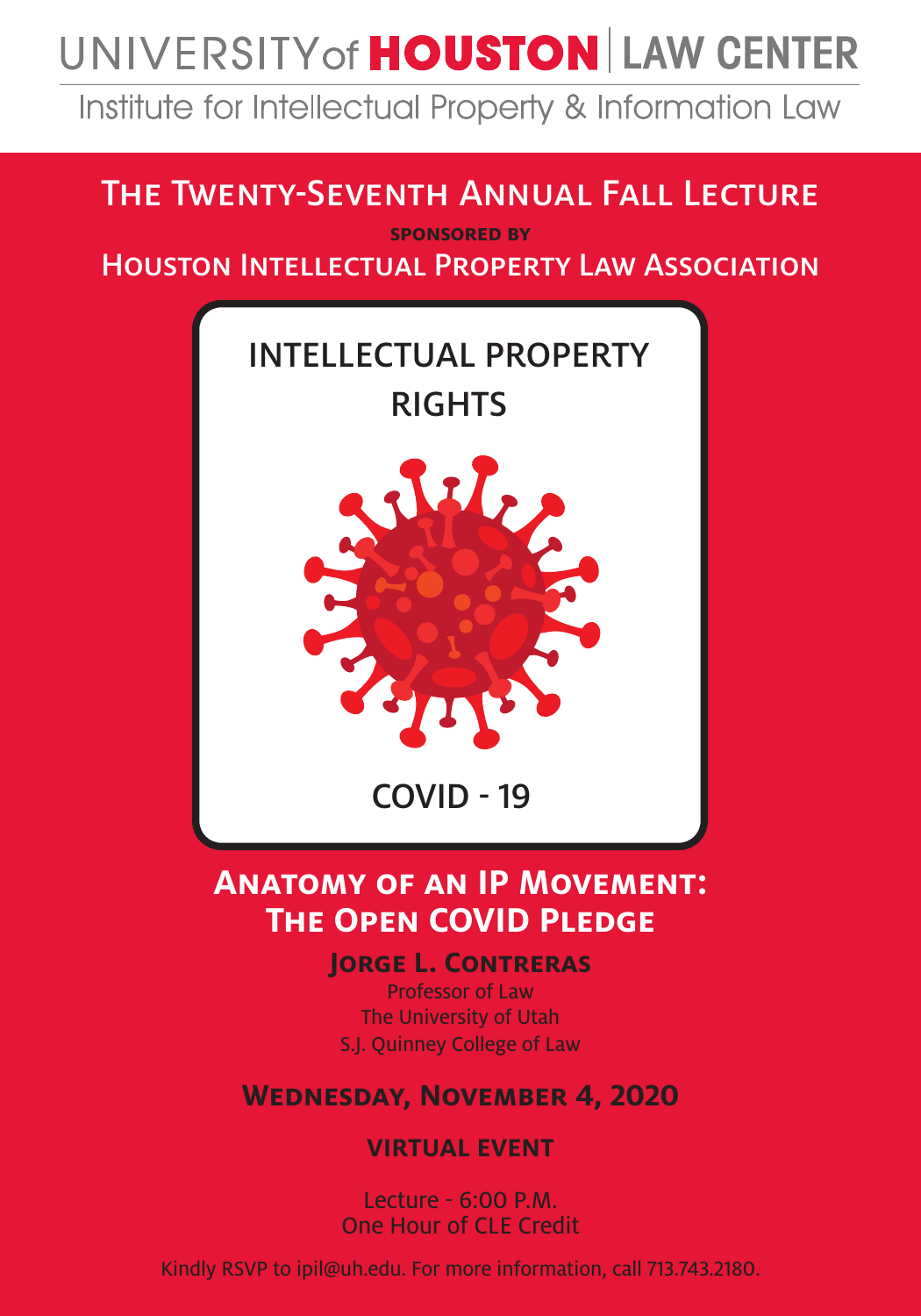#### **The Fall Lecture Sponsored by Houston Intellectual Property Law Association**

Celebrating 27 Years of Serving Houston's Intellectual Property & Information Law Bar

#### **Past Presenters**

- 2019 SARAH BURSTEIN, The University of Oklahoma College of Law
- 2018 TIMOTHY R. HOLBROOK, Emory University School of Law
- **2017** JOHN R. THOMAS, Georgetown University Law Center
- **2016** DANIEL C.K. CHOW, The Ohio State University Moritz College of Law
- **2015** RUTH OKEDIJI, University of Minnesota Law School
- 2014 DENNIS D. CROUCH, University of Missouri School of Law
- 2013 ELIZABETH A. ROWE, University of Florida Levin College of Law
- **2012** HON. JIMMIE V. REYNA, U.S. Court of Appeals for the Federal Circuit
- **2011** ROBERT BRAUNEIS, George Washington University Law School
- **2010** JANE K. WINN, University of Washington School of Law
- **2009** GREGORY N. MANDEL, Temple University Beasley School of Law
- 2008 MARGO A. BAGLEY, University of Virginia School of Law
- 2007 CLARISA LONG, Columbia University School of Law
- **2006** JOHN F. DUFFY, George Washington University Law School
- **2005** DAN L. BURK, University of Minnesota Law School
- 2004 DAVID |. FRANKLYN, University of San Francisco School of Law
- 2003 WILLIAM F. LEE, HALE & DORR LLP
- **2002** HON. PAUL MICHEL, U.S. Court of Appeals for the Federal Circuit
- 2001 YSOLDE GENDREAU, Université de Montréal
- 2000 **JERRE B. SWANN, Kilpatrick Stockton LLP**
- **1999** JOSEPH STRAUS, Max Planck Institute for Innovation and Competition
- **1998** JOHN R. THOMAS, George Washington University Law School
- 1997 HON. NANCY LINCK, U.S. Patent and Trademark Office
- 1996 Hon. GLENN ARCHER, HON. PAULINE NEWMAN, AND HON. EDWARD SMITH, U.S. Court of Appeals for the Federal Circuit
- **1995** DONALD S. CHISUM, Author, CHISUM ON PATENTS
- **1994 JOHN PEGRAM, Davis, Hoxie, Faithfull & Hapgood LLP**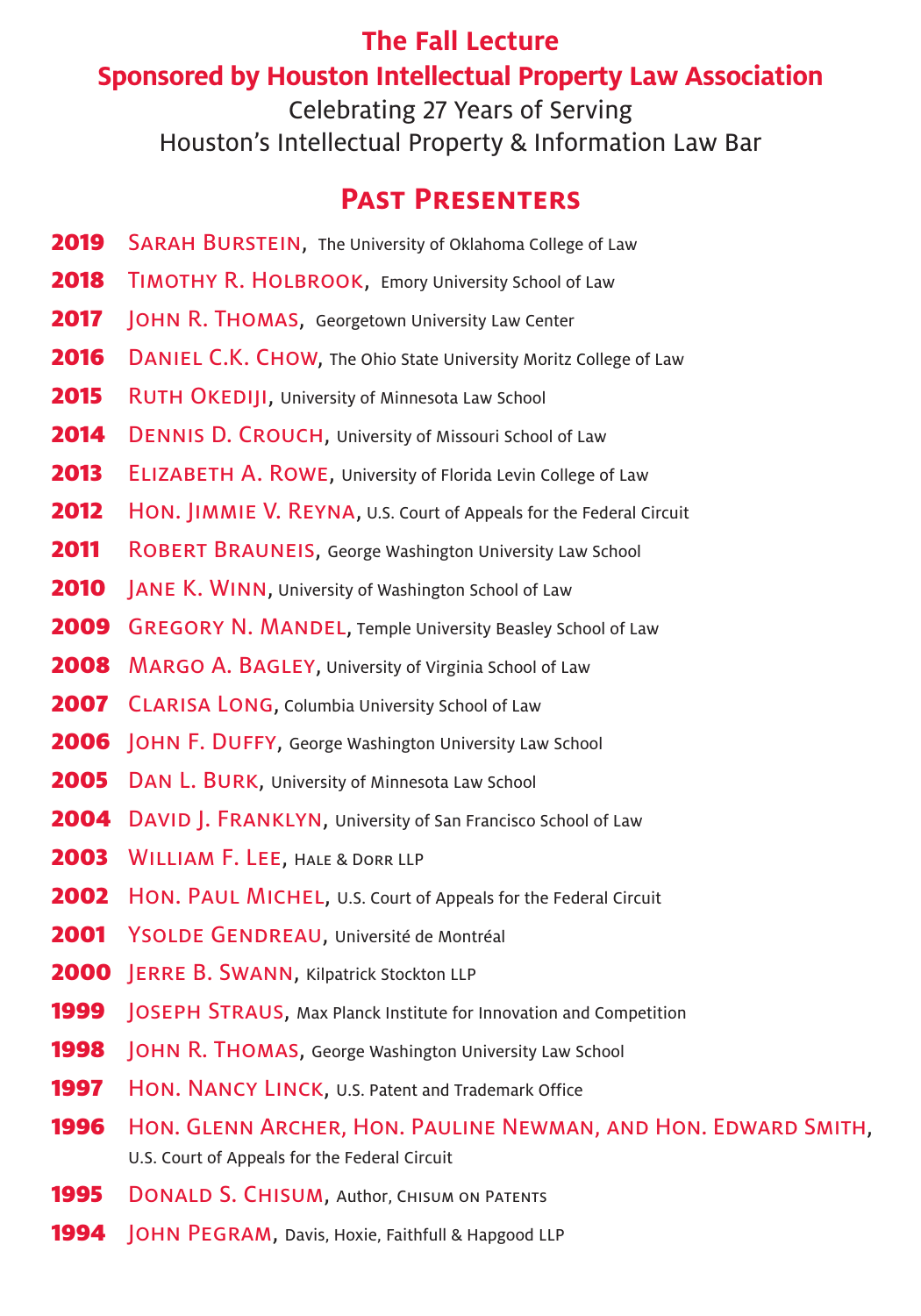

**Jorge L. Contreras,** Professor of Law at the University of Utah S.J. Quinney College of Law, teaches in the areas of intellectual property law, property law, and genetics and the law.

Professor Contreras's current research focuses, among other things, on the development of technical standards and the use and dissemination of data generated by large-scale scientific research projects. He has edited six books and published more than 100 scholarly articles and book chapters. His published work has appeared in scientific, legal and policy journals including Science, Nature, NYU Law Review, Georgetown

Law Journal, North Carolina Law Review, Florida State Law Review, American University Law Review, Harvard Journal of Law and Technology, Berkeley Technology Law Journal, Antitrust Law Journal, and Utah Law Review. He has been quoted by numerous media outlets including the New York Times, Wall Street Journal, Economist, Bloomberg, Washington Post, Korea Times and has been featured on NPR, PRI and BBC radio shows and a range of podcasts and online news programs.

**Selected Publications Include:** *A Product of Nature: the Unlikely Case that Ended Gene Patenting in America*, Algonquin (forthcoming 2021); *Injunctions in Patent Law: Trans-Atlantic Dialogues on Flexibility and Tailoring*, Cambridge Univ. Press (forthcoming 2021) (with Martin Husovec); *Utah Real Property Law*, State Bar of Utah (forthcoming 2020) (with David A. Thomas, James H. Backman & Brigham Daniels); Cambridge Handbook of Technical Standardization Law: Vol. 2 - Copyright, Trademark, Administrative Law and International Trade, Cambridge Univ. Press (2019).

#### **Anatomy of an IP Movement: The Open COVID Pledge**

Early in the COVID-19 pandemic, ten scientists, engineers and lawyers in the U.S. and UK created a legal platform for sharing patent and copyright rights in response to the pandemic. Their goal was to help overcome bottlenecks in the development, manufacture and distribution of COVID-critical technologies. The resulting Open COVID Pledge (opencovidpledge.org) went live in April, 2020, and has attracted pledges from a number of large technology companies including Intel, IBM, Microsoft, Amazon, Uber, AT&T and Facebook as well as two national laboratories and several small companies. The organizers estimated that within a few months, more than 250,000 patents and other IP rights were pledged to the cause. Yet notably absent from this effort were any biotechnology or pharmaceutical firms or major universities conducting biomedical research. This lecture will describe the genesis, design and implementation of the Open COVID Pledge, placing it within the larger context of intellectually property rights sharing movements in the software, environmental and health areas. This includes assessing the successes and potential shortcomings of the Open COVID Pledge given its role in the broader fight against COVID-19 and its potential as a model for sharing IPR in response to future crises.